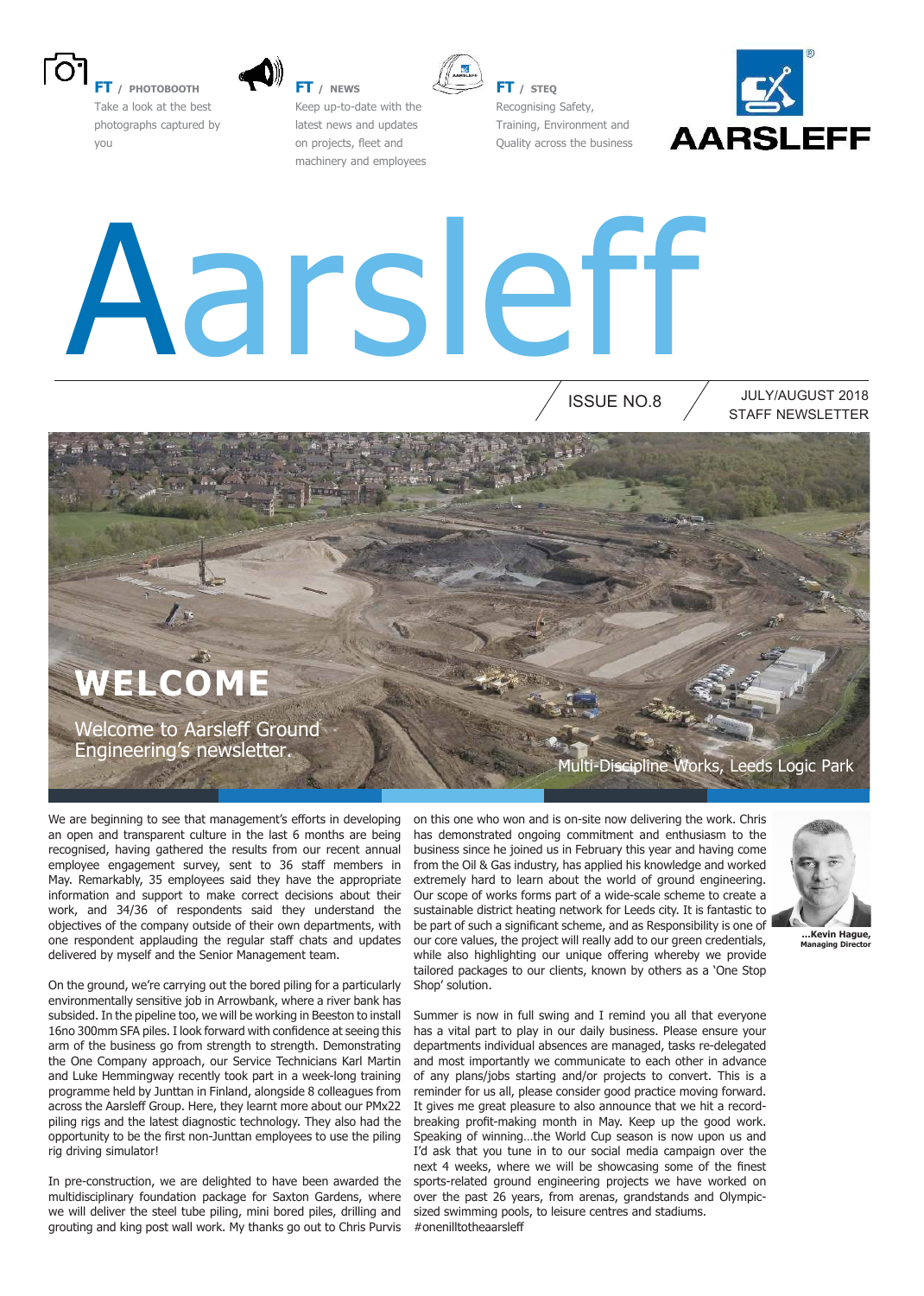# Photobooth

Every issue we ask you to send in your Aarsleff pictures on-site or at home and the best of these

are then published in here. If you'd like to be featured, grab your camera and get snapping!

#### **Send your best photos to:** jessicabanham@aarsleff.co.uk



**Driven Precast Piling, Eastwood - Parth Patel**



**Ground Beams, Stoke on Trent - Phillip Hall**



**Multi-Discipline Project, Leeds Logic - Adam Whitworth**



**Multi-Discipline Project, Leeds Logic Park- Harrison Marshall-Lack**



**King Post Wall, Farnsworth - Steve Gilbank**

#### **FLEET UPDATE**

We are currently getting the following equipment:

- 38t Volvo EC380 Excavator for Sheets
- BSP Drop hammer
- Krupp HB15 Drifter heads x 2 (Geo)
- Klemm 909 base machine (Geo)
- Rotary heads and Clamps to fit sizes up to 508dia casing for Klemm 909 and 660dia for the Klemm 806 3-G (Geo)
- Modifying the excavator that had the Motocut unit on to fit a mast (Geo)
- New string of 450dia and 600dia augers for king post wall work
- Refurbishment of the Klemm 806
- Refurbishment of the Hutte 202

#### **HARITY CORNER**



Aarsleff took part in the British Drilling Association's Football Tournament on the 21st April, alongside 10 other ground engineering teams. Despite not taking away the trophy, all players had a great experience and £300 was raised for the Leeds Baby Bank charity! And finally, well done to Aarsleff's Steve, Parth, Chris and Graham for playing.



A massive well done to Aarslef's Zoe Botterill and Zoe Yeomans who ran the 5k colour dash, raising valuable money for St Barnabas Hospice - a Lincolnshire charity providing palliative and end-of-life care to adults living with a life-limiting or terminal illness.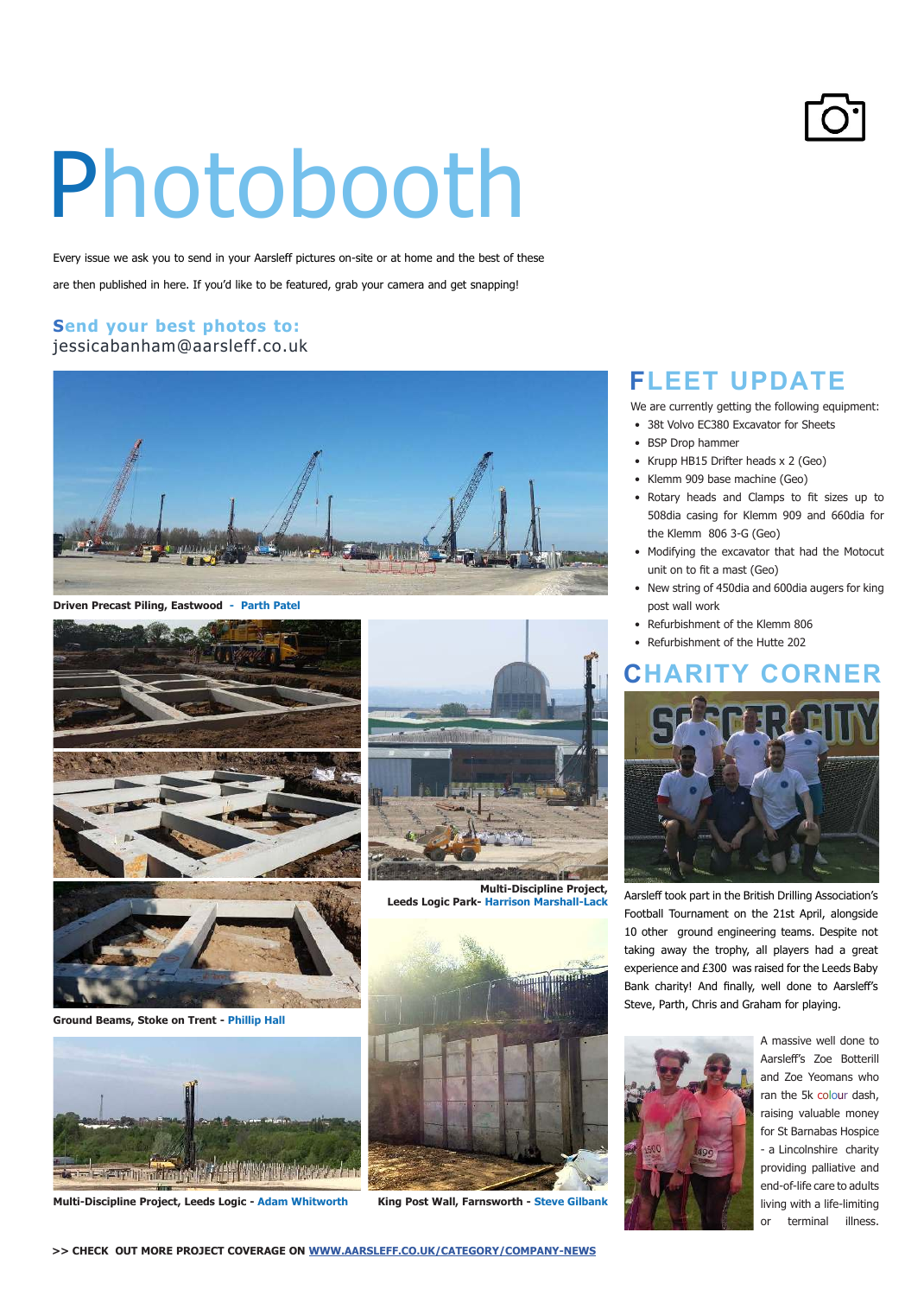### STEQ Space





**bert Speakman STEQ Manager**

#### **SAFETY. TRAINING ENVIRONMENT QUALITY**

Health and Safety performance for May and June to date has been excellent. WELL DONE! to everyone. We suffered only 2 minor injuries with only 1 day time lost.

However, post writing of the last newsletter script at the end of April, we had a petrol driven saw injury on one of our ground beams projects. Fortunately for the person involved, the injury was only minor - a small cut above his knee. I am sure I do not need to remind everyone of the dangers of using petrol driven saws. We have all probably seen the horror stories and photos of such incidents.

The accident occurred when upon finishing the cutting of a pile and moving the saw away i.e. the blade was running down, the second (dust suppression) man leant in to move the water hose which was caught around a stone on the ground. At some point during this action, the rotating blade of the running down saw caught the second man's leg. The operator, new to the company had not been trained in the use of Abrasive Wheels / Petrol driven saws, although he reported previous experience in past employment. The second man was also the Supervising Foreman, he should not have allowed the activity to commence and very nearly paid the price for his actions.

REMEMBER – if you are not trained for your task or the equipment you are about to use (and records of competence held by Aarsleff) you should not be operating / carrying out the task - STOP WORK & REPORT IT.

We have recent issues with pile lifting eyes failing - luckily no persons were in the vicinity of the failed eyes, as the pile(s) fell to the ground. Something you are trained to do – 'do not stand beneath a suspend load'.

Internal investigations as to the root cause appear to point to stress on the lifting eyes caused by proud eyes and / or narrow stacking timbers, causing the weight of piles above to deform / stress the lifting eyes beneath.

Actions taken thus far include a design calculation review; we immediately introduced 'doubling up on lifting eyes on the larger section piles'; reviewed installation criteria; implemented the use of larger timbers on some section sizes and following an occurrence last week – any large section piles in stock are having their eyes removed (in the factory) so they cannot be used. A SSOW has been written to ensure these piles can be safely handled to the point of install. If you have not received a tool box talk on this matter then please raise with your Line Manager.

On a more positive note we will be collecting our RoSPA 'gold award' certificate on the 4th of July so keep an eye on social media and take pride in our continued eforts and please share this achievement.

We are now in the midst of the holiday season and need to maintain our focus on ensuring all our decisions are positive safety behaviours. As always I sign off with our core values -Take 'Responsibility', 'Trust' in each other and realise our core values 'Life and Health'.

**"**

# AarSTAR of the month

The 'Star of the Month' feature is to celebrate members of our company who have gone above and beyond expectations and deserve to be recognised and thanked for their achievements. They may have shown great leadership skills for example, or simply worked hard to achieve exceptional results. This month we would like to congratulate...

### Patrick Howard



Patrick Howard is an experienced Aarsleff piling **site operative currently working at Eastwood Park. Pat was initially working as a Piling Rig**  Attendant during the first few weeks of the job. **He continuously ofered solutions to problems and methods to improve production on site. This ability; along with his previous experience, enabled Pat to become the Full Time on-site Piling Supervisor on a multi-million-pound development. Pat has gone above and beyond in his regular duties on site. He is always looking at ways to improve his skillset and**  his work ethic is excellent. Aarsleff operatives and **clients have nothing but positive feedback on him.** 

**…Parth Patel, Contracts Engineer**

If you would like to commend a member of staff for our next newsletter please send through your nomination and the reasons why to jessicabanham@aarsleff.co.uk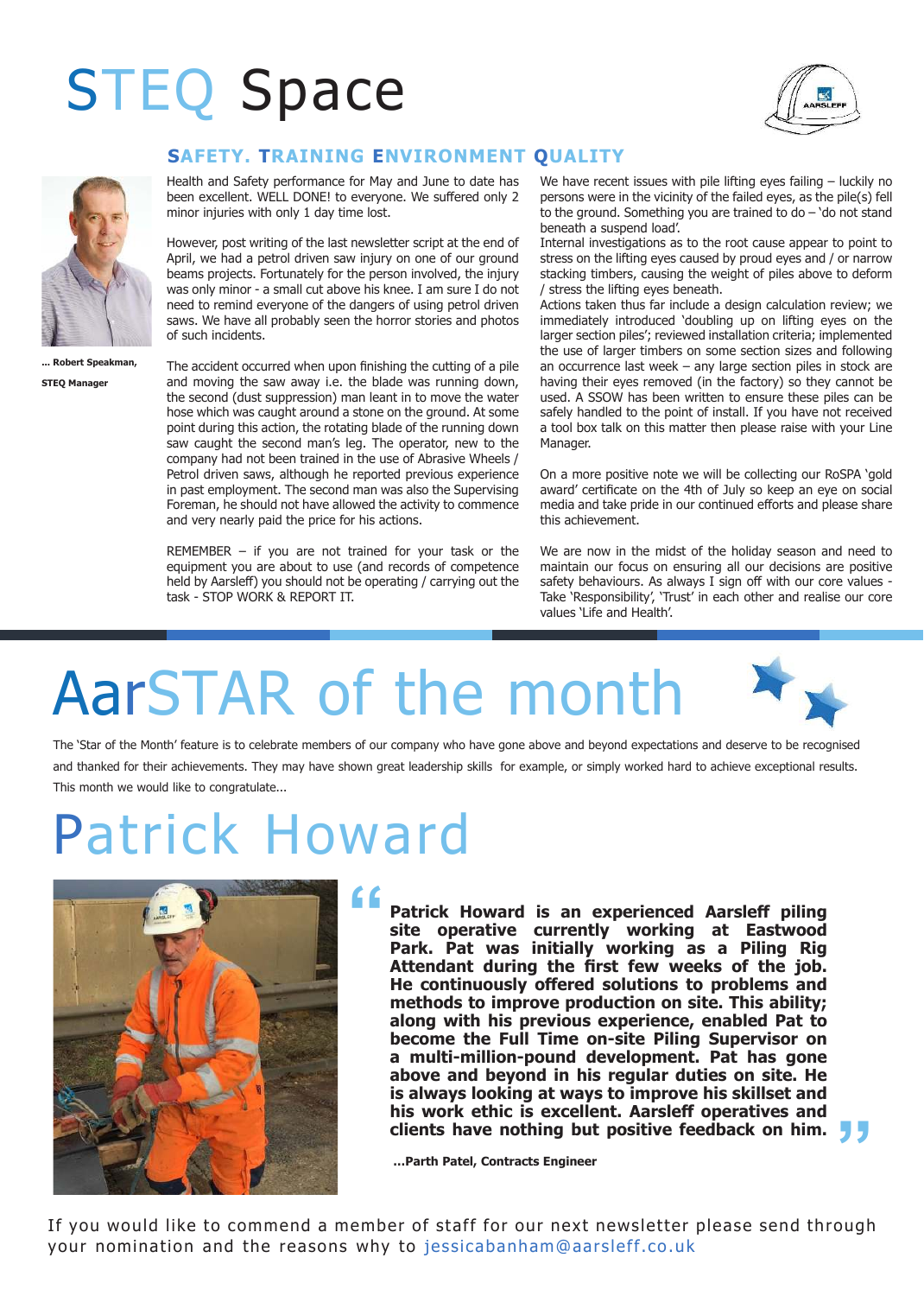### Centred around Centrum



We would like to congratulate Paul Moran, Eamonn Walsh, and Mervyn Walsh on achieving 25 years of service with Centrum Pile Ltd. We caught up with them to have a chat about their accomplishment and what it has been like working at Centrum, which you can read on the Centrum website. (From left to right: Mervyn Walsh, Paul Moran, Eamonn Walsh)

Over at the Piling factory, we have been improving our Welding Robot's and training our operators, with the help of our Danish colleagues, in readiness for the summer months which are forecast to have a vastly increased demand.

We have also spent time over the past few months sourcing and trialling cheaper materials of the same grade and quality to help reduce our cost base. These trials have all been successful and we are now using UK manufactured B12 rebar, spacers, label plates, end caps, box section and pins and Chinese manufactured crack rings. A UK manufactured 5mm has also been sourced and is due to be trialled over the coming weeks, this again if successful will offer us a substantial saving.

In the last few months at the Ground Beams factory, we have spent time value engineering our ground beam system with the end result to be able to run the main part of our cages of the Robot's at the Newark factory using a 450 pile former and 6mm indented wire, saving us significant material usage and thus reducing overall cost. We have also vastly reduced the amount of "bespoke ends" used during the design phase and swapped these for a small bridging beam which again reduces cost.

### Welcoming our new colleagues

It is that time of the year when we welcome Graduates, Placement Students, returning Graduates and Work Experience students, together with other new colleagues into our 'Aarsleff family'.

What can we all do to make them feel at home and part of our One Company Culture from the outset?

The new colleague is entering an unfamiliar place, full of people they don't know, they are bombarded with information from where is the kitchen, to how to get on the computer system and even get in and out of the door to the offices. It can be a lonely place for a new colleague and it not just up to HR to make them feel welcome and included – that is down to all of us please.

Giving new colleagues a warm feeling on arrival will make us all closer together, promotes better loyalty and happier employees.

I know we are all very busy but there is always time for a smile when you see someone new, introduce yourself and let them know what you do in the Company. Ask them about themselves, what they are here to do and hope to achieve. Let them know you are there to help and guide them, that you are open to assist them if they ask for help, encourage them to ask!

Get them inspired, share with them the things you like about the Company and its culture, invite them to attend meetings so they can observe how we operate and if you are organising something invite to participate.

New colleagues arrive with enthusiasm – its up to us to capture and grow that enthusiasm.

Have a good summer and enjoy your holidays when you have them they are well deserved.

**...Heather Jones, Business and HR Manager**

### IT & Network

As you will all be aware of by now, we will be rolling out our cloud based Project Files system by the 1st of August.

This system will allow you to access company data, from any computer in any location with an active internet connection. This means that it is more important than ever to keep your passwords secure. Please adhere to the following recommendations:

- Do not share your password with anyone else.
- Do not write it down.
- Do not use an existing password.

Not doing these three things will, in conjunction with the password complexity requirements we already have, make it much harder for your account to be compromised. **...Simon Pick, IT & Network Supervisor**

#### Removing the "L" ates



Learning to drive can be a traumatic and stressful time, but the overall reward is great.

Well done Wayne Cupit for passing your driving test with flying colours! No doubt everyone will be asking for lifts now.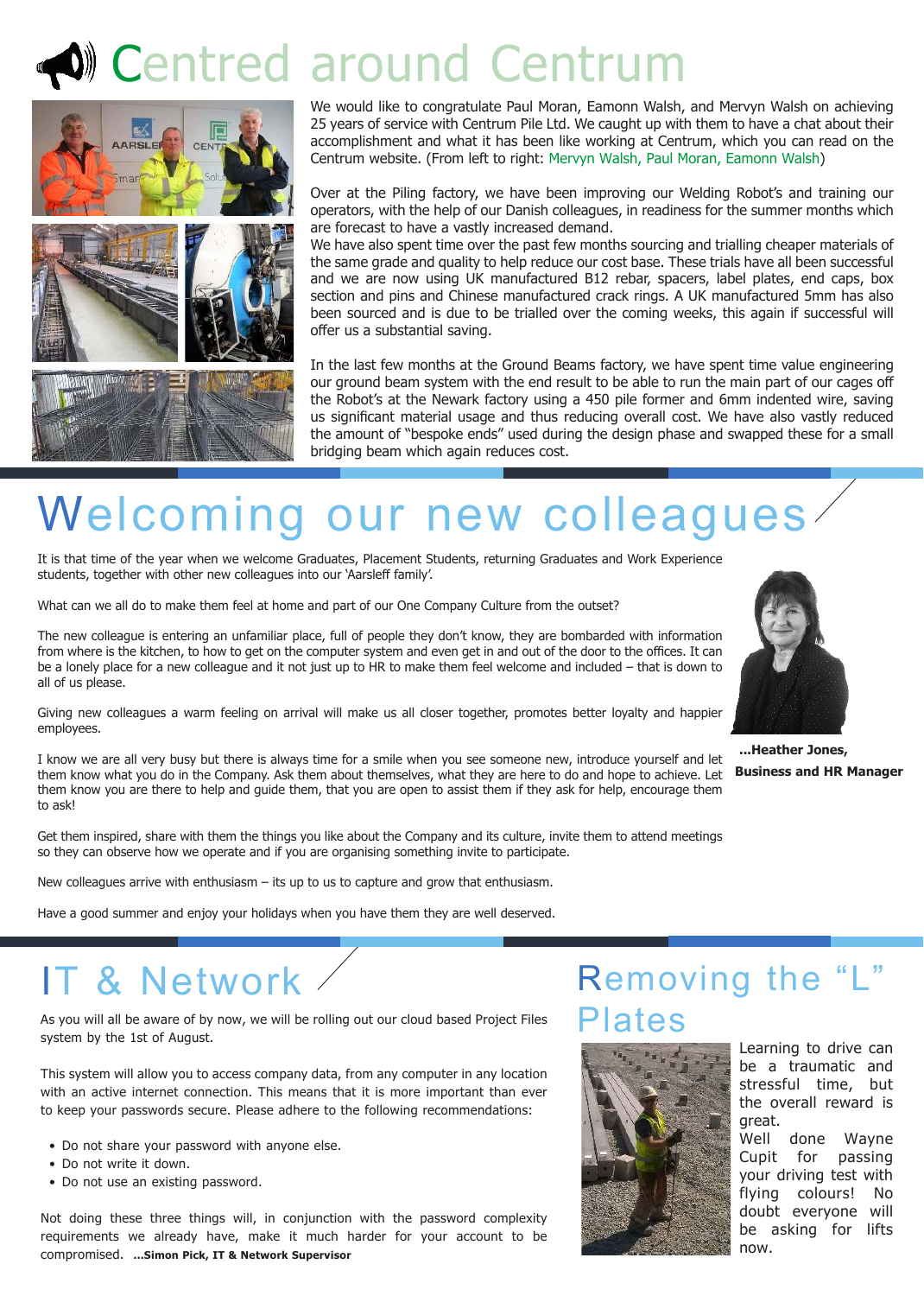

## Spotlight on Design



**...Ash Roger, Design Manager**

Jesus preaches that "design includes drawings, design details, specifications and bills of quantities" and that a "designer means any person who in the course or furtherance of a business – prepares or modifies a design; or arranges for, or instructs, any person under their control to do so".

By Jesus I mean the Construction (Design and Management) Regulations 2015. Or the CDM Regs to all its mates. We therefore have more designers throughout the company than you may perhaps think. A designer  $-$  in the legal sense of the word – isn't just those involved in NSF or 3D beam modelling! A designer is pretty much anyone directly involved in making a decision on what's getting built. So estimators, contract engineers, contract managers – you are all designers!

As we are becoming fully established as a multidiscipline ground engineering specialist, I believe we will have a huge competitive edge if we can tap into everyone's inner designer.

From proposals to contract to site and final accounts, dealing with the design aspects throughout the project cycle is intrinsic to our success. Over the past twelve months we have proven ourselves able to deliver technically challenging projects completely in house.

Numerous piling types, ground beams, sheet piling, propping, temporary works, ground anchors, soil nailing and drilling and grouting  $-$  the design department has been delivering high standard designs, drawings, specification, guidance and management. Having control and a comfortable awareness of design and technical processes and requirements of our projects enables us to control risks, seize opportunities and ultimately deliver a high standard performance. And for our continued success, this has to be delivered by all 'designers' in accordance with Jesus.

The design department will continue to drive improvements in our design capabilities and project deliveries. This will entail further promotion of design processes within project management; recognition of technical best practice for the 'Aarsleff Way'; and vitally  $-$  wider training for anyone who wants to broaden their geotechnical/ spiritual horizons. Why wouldn't you?

I believe our long term success will be built around a 'right-solution-first-time' philosophy and by empowering everyone to take the initiative and be the sharp technical edge of the poleaxe that is Aarsleff Ground Engineering.

**" "** I believe we will have a huge competitive edge if we can tap into everyone's inner designer.

### The power of LinkedIn

With more than 500 million users, LinkedIn is the most popular social network for professionals as well as one of the top social networks in the world. LinkedIn is a platform that often gets underutilised,



but the truth is, LinkedIn can be extremely powerful for Aarslef Ground Engineering. Research shows that your network is 10 times larger than AGE's followers base, making it an extremely powerful tool. But with power comes great responsibility! We would like to remind all employees that Aarsleff does have a social media policy which everyone needs to respect and follow. You can review this policy in your company handbook or request one from Heather Jones: heatherjones@aarslef.co.uk

### Accreditations hat-trick

May was the month of accreditations. Not only did Aarsleff achieve a Gold in the Royal Society for the Prevention of Accidents (RoSPA) Health and Safety Awards, but also 5 stars in the Railway Industry Suppliers Qualification Scheme (RISQS) and Construction Lines Gold Member award. Well done and thank you to everyone who was involved in obtaining these awards.